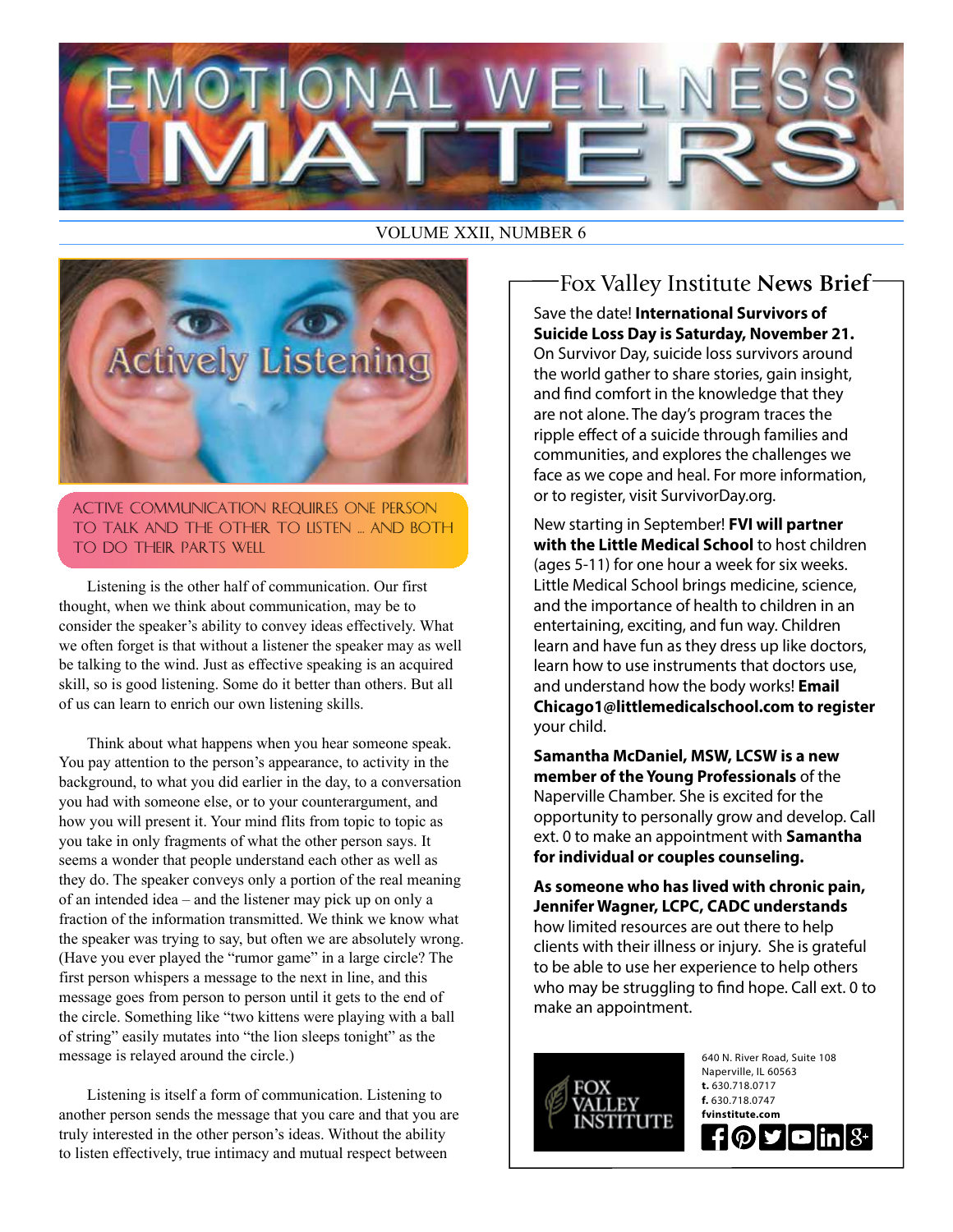partners, two of the hallmarks of a successful relationship, are not even possible. When you fail to listen to your partner, you may impart the message that he or she doesn't count, that you are the one with all the knowledge, and that you lack respect for your partner. These are hardly the qualities of a thriving and mutually beneficial relationship. Effective listening means that you want to learn from, enjoy, care about, trust, understand, and nurture your partner. A good listener sends the message that he or she is interested in the world and to new ideas and life experiences. To listen well is one way to show that you can love well.

#### Learn to Listen Effectively

The first step in mastering good listening skills is to become aware of why listening is important in your life and your relationships. And the next step is simply to start doing it. Practice active listening whenever you can.

Here are a few rules to start the process:

• Never interrupt when the other person is speaking. Allow the speaker to complete his or her thought.

- Eliminate distractions put your book down or turn off the television.
- Maintain eye contact while the other person is speaking.
- Pull your chair closer and lean toward the speaker.
- Keep your posture open directly face your partner and leave your arms and legs uncrossed.
- Give verbal and nonverbal responses to what the speaker is saying – "yes, I see," nod your head, smile, or frown when it's appropriate.

Listening is more than passively remaining silent while the other person talks. It is the other half of an active collaborative process. The first level is attentive listening. In this mode we take the position that we are genuinely interested in the other person's point of view. We accept the fact that we have something to learn from the interaction. However, this level of listening has its limitations. Even though we are attentive, we still make assumptions about the message and we tend to fill in the gaps with whatever it is that we want to hear. At this level we don't check to see if what we have heard is what the speaker really meant to say.

The second, and more powerful, level is active listening (or reflective listening). This assumes that communication is truly a two-way process that involves giving feedback.

Active listening requires that the listener paraphrase, clarify, and give feedback.

• *Paraphrasing* is the most important element of active listening. When your partner says something of interest, you should restate in your own words what you heard your partner say. You can provide a lead-in, such as "What I'm hearing you say is that..." or "So if I'm correct, you are telling me that..." Paraphrasing allows us to correct misconceptions as they occur, gives us the chance to resist obstacles to good listening, keeps both you and your partner from becoming defensive or feeling misunderstood, and helps us to remember what was said.

• *Clarifying* provides more depth to the listening process than merely paraphrasing. Your purpose in clarifying is to ask questions about what the speaker is saying in a helpful and empathic way. "So how did you feel when I cut you off?" "What did you think when I said I didn't want to take that trip?" Clarifying does not involve belittling, manipulating or coercing your partner in any way. Its purpose is to tell the speaker that you are engaged in listening and want to know more about specific points.

• *Giving feedback* involves providing your personal thoughts on what your partner has said, without succumbing to the obstacles to good listening. You calmly state your own opinions, thoughts and feelings. This gives your partner yet another chance to see if you got the message and to check out the accuracy of his or her communication. And perhaps your partner can gain a new or broader perspective on what was talked about.

Listening is a skill most of us never learned as a school subject. We assume that listening is something that comes naturally. Too often we listen for what we need to hear rather than to what the other person truly intends to say. Our inability to listen is often at the root of our interpersonal conflicts. Good relationships are characterized by good listening skills on the part of both partners. When we listen well to someone we not only show that person respect and care, but we show that we are open to the world around us.

Our inability to listen is often at the root of our interpersonal conflicts.

#### Obstacles to Good Listening

Real listening is a skill that takes practice and an honest look into how you deal with the world. If you tend to take

**This newsletter is intended to offer general information only and recognizes that individual issues may differ from these broad guidelines. Personal issues should be addressed within a therapeutic context with a professional familiar with the details of the problems. ©2015 Simmonds Publications: 5580 La Jolla Blvd., 306, La Jolla, CA 92037 • Website ~ www.emotionalwellness.com**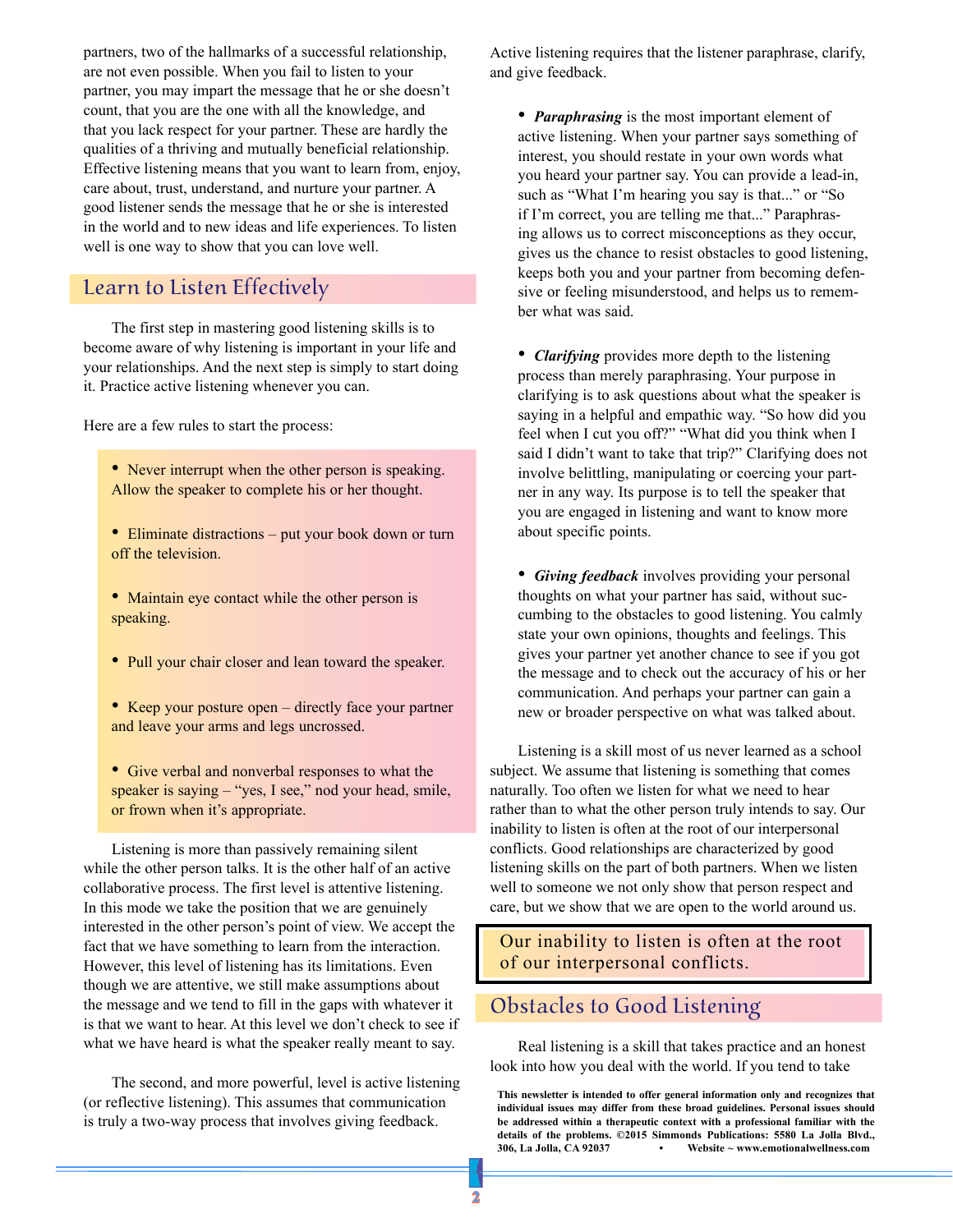a distrustful or combative stance toward other people most of the time, it may be hard to engage in healthy and open listening. The same holds true if you need to please others or form dependent relationships with other people much of the time – it becomes hard to truly hear what they are trying to say...and you will hear only what you need to hear.

If you take a distrustful or combative stance toward other people, it may be hard to engage in healthy and open listening.

Take a look at some of the common obstacles to active listening that typically interfere with healthy communication. Learn to recognize them when they are happening. And remember that obstacles can usually be removed.

- *Being Judgmental:* When you have already made a negative judgment about someone, you will stop listening openly to what they have to say. You may listen only to gather evidence that supports your negative opinion of the other person. Unfortunately, if you are not able to listen to the totality of what the person is saying, you will stay locked into your negative opinion.
- *Rehearsing:* Your mind actively creates your argument against the speaker's point of view as it is being presented. This implies that you have your own established opinions and that you are closed to what the other has to say.
- *Filtering:* You will hear some things that the other person talks about, but not everything. There may be some topics, like the speaker's anger toward you, which you simply block out because you aren't as ready to deal with them as the other person might be. Filtering may be helpful when it is used to lessen the impact of bringing up an avoided topic, but continuing it for long usually means that it is best to examine the meaning behind your need to shut out some of the information.
- *Advising:* Sometimes people just need to be heard. We don't have to fix every problem the other person talks about. Giving advice instead of just listening may make us feel needed, or it may be a way of distancing ourselves from hearing the other's true feelings. To tell someone else how they should feel or behave can be a way of belittling them or telling them that they are not to be trusted. Unless advice is asked for, it may be best not to give it.
- *Mind Reading:* You may disregard what your partner is saying and try to figure out what he or she is really trying to say. You are acting like an expert on your partner's feelings, but this deprives your partner of the ability to communicate freely and with candor – and for you to understand your partner's stated point of view.
- *Pleasing:* You are so concerned about being nice, keeping the peace, and placating that you'll jump in to agree just to keep everything happy and smooth. It may be helpful to look into why you feel compelled to do this and what it might mean for your relationship. Again, the desire to please prevents you from hearing what your partner really needs to say.
- *Deflecting:* Whenever a certain topic is brought up that you feel uncomfortable with, you redirect the conversation to something else. You'll tell a joke or change the subject, even if the topic is of genuine concern to your partner.

### A Listening Exercise for Couples

*Reciprocal listening* is a powerful tool for couples who need to improve their communication. Couples who try this may become aware of how limited their communication has been in the past. They also learn an effective technique, which can increase the respect, trust, and intimacy of their relationship. This exercise may seem structured and perhaps contrived at first, but stay with it. The rewards can be immense.

The couple decides on a minor disagreement that they need to talk about. Each partner takes turns being either the speaker or the listener. The speaker has five minutes to speak without interruption. As speaker, talk about the problem as you see it. Present your argument briefly and stick to the point. Be sure to use "I statements" to present your views and don't place the blame on your partner (that is, just talk about how you feel about the conflict without putting your partner in a defensive position). After five minutes your partner (the listener) will verbally summarize what he or she has heard. This allows the speaker to let the listener know if anything has been left out or if it has been misinterpreted. Keep going until the speaker feels that the point has been completely heard.

As the listener, pay close attention to what is being said and try to attune yourself to your partner's needs. When you summarize what your partner has said, make sure you don't disagree, argue, or criticize. Just repeat what you have heard.

Now switch positions. The speaker becomes the listener and the listener, the speaker. Follow the same procedures until the new speaker feels satisfied that his or her position has been understood. It is important to avoid letting this exercise turn into an argument. Because this is such a powerful way of learning to listen and to communicate better, many people prefer to try it with a therapist present, at least for the first few attempts.